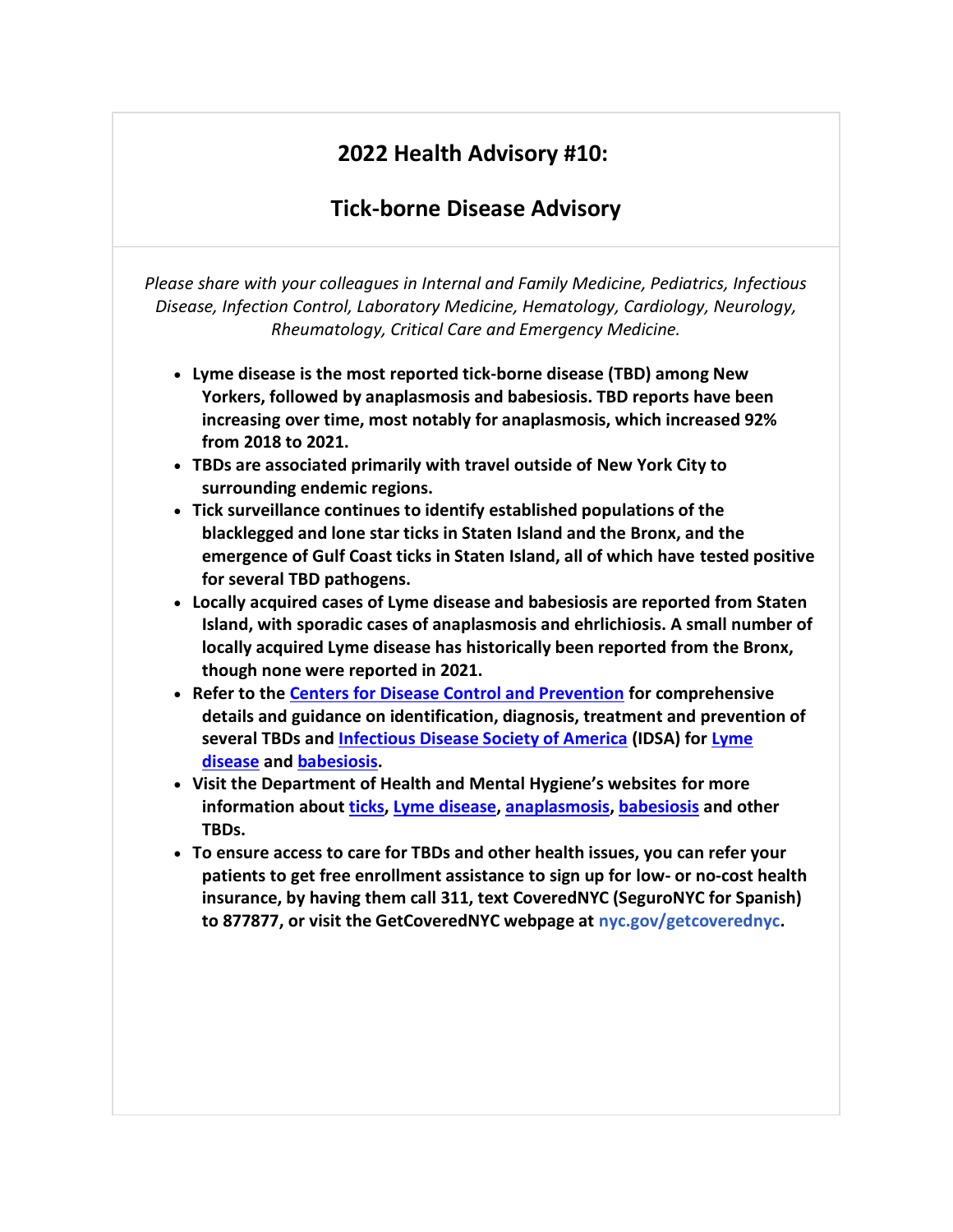### June 1, 2022 Dear Colleagues,

New York City (NYC) clinicians should be on the alert for patients with tick-borne diseases (TBDs) as people spend time outdoors in tick habitats. This advisory presents key epidemiologic findings and updates on reportable TBDs and tick surveillance in NYC. Recent travel to upstate New York, Long Island, other parts of the northeast, the mid-Atlantic region, and the upper Midwest or residing in Staten Island should prompt consideration of TBDs in people with a compatible clinical presentation. A known history of a tick bite is not a prerequisite for consideration, as only a small proportion of patients diagnosed with these diseases recall being bitten by a tick.

### NYC Tick-borne Disease Epidemiology

Lyme disease is the most reported TBD among New Yorkers, followed by anaplasmosis and babesiosis, which are all transmitted by the blacklegged tick (Figure 1, Tables 1, 2, 3, 3a). Reports of Lyme disease and babesiosis had been trending upward from 2000 through 2018, when there was a general leveling off. Last year, there was a slight increase in reports for both diseases compared to 2020. Reports of anaplasmosis have continued to trend upward, with a 92% increase of cases from 2018 (n=65) to 2021 (n=125). Reports of ehrlichiosis (Table 4) and Rocky Mountain spotted fever (Table 5) are uncommon. There has been only one report of Powassan virus disease, in a resident who was infected outside of NYC, and no reports of *R. parkeri* rickettsiosis. The TBDs in the table below are reportable in NYC.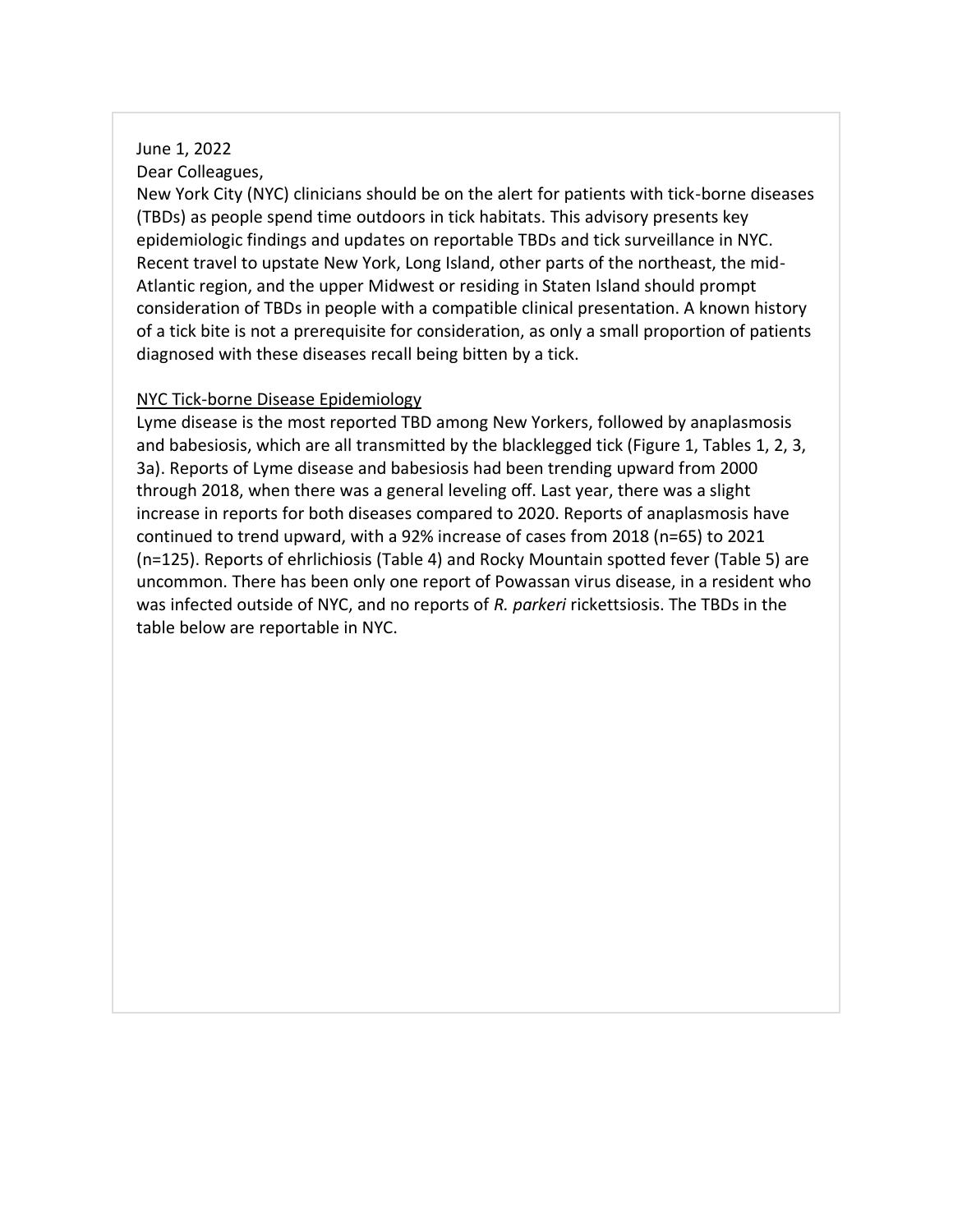| <b>TBD Disease</b>                                    | <b>Causative Organism</b>                                                   | <b>Tick Vector</b>                                                                                                                                                  | Where<br><b>Endemic in</b><br><b>U.S.</b> | <b>Tick Vector</b><br>Presence in<br><b>NYC</b>                                                    |  |  |
|-------------------------------------------------------|-----------------------------------------------------------------------------|---------------------------------------------------------------------------------------------------------------------------------------------------------------------|-------------------------------------------|----------------------------------------------------------------------------------------------------|--|--|
| Lyme disease                                          | Borrelia burgdorferi                                                        | <b>Ixodes</b><br>scapularis (blacklegged                                                                                                                            |                                           | Blacklegged<br>tick found in                                                                       |  |  |
| <b>Babesiosis</b>                                     | Babesia microti                                                             | or deer tick)                                                                                                                                                       | Northeast,                                | Staten Island                                                                                      |  |  |
| Anaplasmosis                                          | Anaplasma<br>phagocytophilum                                                |                                                                                                                                                                     | mid-Atlantic,<br>and Upper<br>Midwest     | and northern<br>Bronx;                                                                             |  |  |
| Powassan<br>virus disease                             | Powassan or deer tick<br>virus                                              | <b>Ixodes</b><br>scapularis (blacklegged<br>tick) and Ixodes<br>cookei (groundhog tick)                                                                             | regions                                   | groundhog<br>tick not<br>found in NYC                                                              |  |  |
| Ehrlichiosis                                          | Ehrlichia chaffeensis                                                       | Amblyomma<br>americanum (Ione star<br>tick)                                                                                                                         | Southeast<br>and south-<br>central U.S.   | Lone star tick<br>found in<br>Staten Island<br>and northern<br><b>Bronx</b>                        |  |  |
| Spotted fever<br>group<br>rickettsioses<br>$(SFGR)^*$ | Several Rickettsia species,<br>primarily<br>R. rickettsii and<br>R. parkeri | Dermacentor<br>variabilis (American dog<br>tick) for R. rickettsii in<br>NYC. Amblyomma<br>maculatum (Gulf coast<br>tick) for R. parkeri.<br>Varies for other SFGR. | Throughout<br>U.S                         | American<br>dog tick<br>found in all<br>boroughs.<br>Gulf coast<br>tick found in<br>Staten Island. |  |  |

\**Rickettsia akari,* the causative agent of rickettsialpox, is transmitted by the mouse mite. It is not transmitted by ticks but is part of SFGR and can cross react on serologic assays with other SFGR.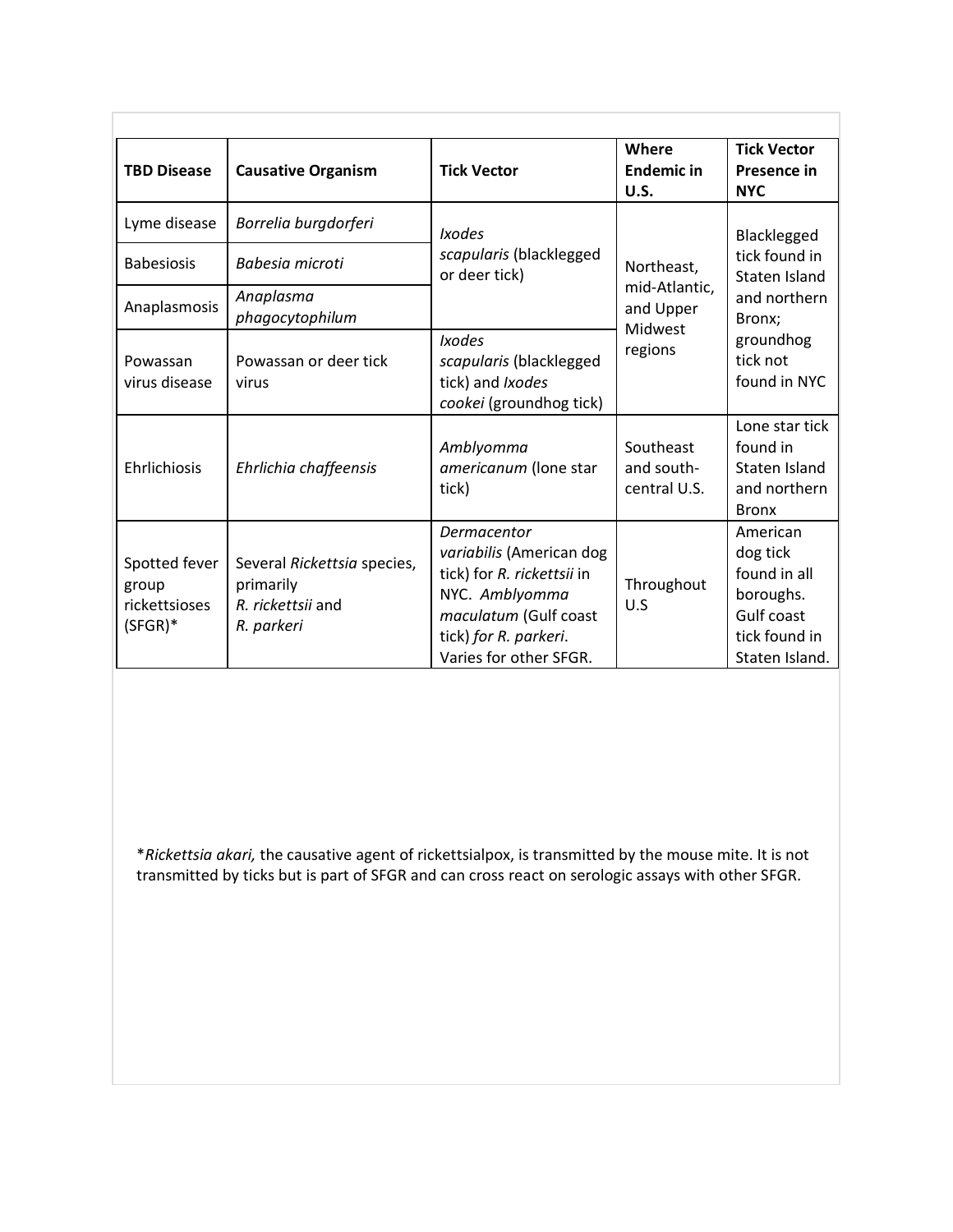Reports of TBDs are highest in residents of Manhattan and Brooklyn. However, from 2015-2018, Staten Island had the highest incidence rate of Lyme disease in NYC, most likely due to an increase in the number of locally acquired cases. Since 2019, the incidence rate of Lyme disease for Staten Island has been decreasing, and in 2021 Staten Island had the lowest incidence rate since 2014.

Two methods are used to assess local transmission of TBDs in NYC: (1) tick surveillance, where ticks are collected, speciated and tested for several pathogens that cause TBDs, and (2) human surveillance, where people diagnosed with a TBD are interviewed and asked about travel and other risk factors or modes of transmission. For Lyme disease, travel history is obtained for a subset of cases who have a physician-reported erythema migrans (EM) diagnosed between April 1 and October 31. Similar to previous years, almost all patients diagnosed in 2021 reported a history of travel outside NYC during the incubation period, most commonly to upstate New York, Long Island, Massachusetts, Connecticut, Pennsylvania and New Jersey. However, 50% of interviewed Lyme disease patients residing in Staten Island reported no history of travel during the incubation period, suggesting Lyme disease continues to be locally transmitted in this borough (Table 4a). In addition, five people from Staten Island with babesiosis reported no travel, suggesting their infections were locally acquired.

Locally acquired cases of spotted fever group rickettsioses, including rickettsialpox and RMSF, while rare, have been reported in the past from all five boroughs. Rickettsialpox, a disease caused by *Rickettsia akari*, is transmitted by the mouse mite (*Liponyssoides sanguineus*), and diagnosis is often made based on clinical presentation as no commercial testing is available. Patients with rickettsialpox typically have an eschar at the bite site, along with fever and a rash that can range from vesicular to maculopapular. There is often a history of mice infestation at home or the worksite. Because *R. akari* is closely related to *R. rickettsii* and other spotted fever group rickettsia, cross reactivity can occur with commercial serologic assays. *R. parkeri* and *R. akari* rickettsiosis have similar signs and symptoms, including fever, headache, and the appearance of an inoculation eschar at the site of tick or mite attachment.

Several new and emerging TBDs have been identified in recent years in New York State. *Borrelia miyamotoi* has been detected in a small number of blacklegged ticks from Staten Island and the Bronx. Additionally, Heartland and Bourbon viruses have been detected in ticks collected in parts of New York State, but not ticks collected in NYC or among NYC residents.

*Babesia microti* and *Anaplasma phagocytophilum* have been transmitted via blood transfusion. The Food and Drug Administration (FDA) approved tests to screen the blood supply for *B. microti* in 2018 and issued guidance to implement screening in endemic states, including New York. In 2021, two potential transfusion-associated babesiosis cases were identified and are under investigation.

#### NYC Tick Surveillance Data

Information on tick populations in NYC is limited. Since 2006, tick surveillance is conducted every year in select parks. In 2021, tick drags were conducted monthly in 24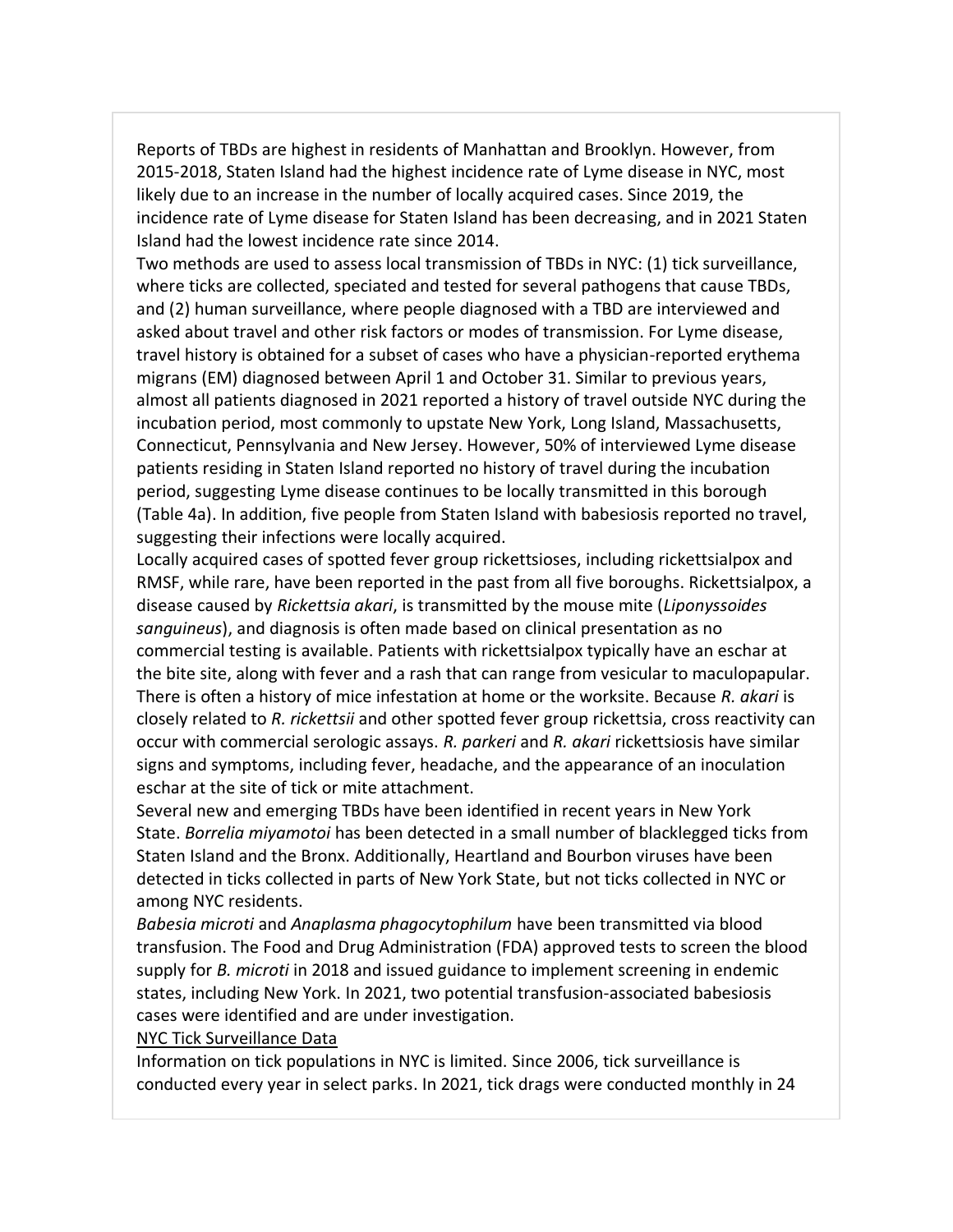parks in Staten Island, 2 parks in the Bronx, 1 park in Brooklyn and periodically in parks in Manhattan and Queens.

- *Ixodes scapularis* (blacklegged tick or deer tick) is widely established in Staten Island, and focal areas of the Bronx, including Pelham Bay Park and Hunter Island. It is not known to be established in other areas of NYC.
	- o The density of blacklegged ticks in 2021 (0.4 ticks/100m2) increased compared with 2020 (0.18 ticks/100m2) in Staten Island. The tick density in the Bronx remained stable in 2021 (0.5 ticks/100m<sup>2</sup> ) compared with 2020 (0.58 ticks/100m<sup>2</sup> ).
	- o Ticks collected in 2021 tested positive for *Borrelia burgdorferi* from parks in the Bronx (47.2%) and Staten Island (27.8%)*.* A much smaller number of ticks in the Bronx and Staten Island tested positive for *Anaplasma phagocytophilum* (1.2%, 0.9%, respectively), *Babesia microti* (2.4%, 3.4%, respectively), and the emerging pathogen *Borrelia miyamotoi* (7.1%, 1.6%, respectively).
	- o Significant numbers of *I. scapularis* ticks are found in counties and states surrounding NYC.Testing of ticks collected from counties outside of NYC (Rockland, Suffolk, and Westchester) by the [New York State Department](http://go.pardot.com/e/944933/ion-Data-by-County-E-fkdr-6a5t/h8jbv/117140482?h=A1zLem2cxLyHEIpmfpoARiVKWDxfyOV3lIvluW83Cm0)  [of Health](http://go.pardot.com/e/944933/ion-Data-by-County-E-fkdr-6a5t/h8jbv/117140482?h=A1zLem2cxLyHEIpmfpoARiVKWDxfyOV3lIvluW83Cm0) (NYSDOH) has found infection rates as high as 60-70% for *Borrelia burgdorferi*, 23-26% for *Babesia microti* and 21-28% for *Anaplasma phagocytophilum*.
	- o One tick collected from the Bronx tested positive for Powassan virus in 2021; however, no locally acquired human infections have been identified among NYC residents. In NY State, approximately 1 to 3 human cases are reported annually.
- *Dermacentor variabilis* (American dog tick) has been detected in all boroughs of NYC. Population density remained low relative to other tick species: Staten Island (0.04 ticks/100m2) and the Bronx (0.06 ticks/100m2).
- *Amblyomma americanum* (lone star tick) has become widely established in Staten Island and in focal areas of the Bronx. Population density increased between 2020 and 2021 in Staten Island (0.28 to 0.9 ticks/100m2) and remained the same in the Bronx  $(0.01$  ticks/100m<sup>2</sup>).
- *Haemaphysalis longicornis* (Asian longhorned tick) has become widely established in Staten Island and in focal areas of the Bronx. It has not been shown to transmit human TBD pathogens in the U.S. Extremely high densities of Asian longhorned tick have been observed in Staten Island and the Bronx and appear to be displacing blacklegged ticks. From 2020 to 2021, Asian longhorned tick density increased in Staten Island from 1.03 to 4 ticks/100m<sup>2</sup> and in the Bronx, from 0.6 to 6.4 ticks/100m<sup>2</sup>.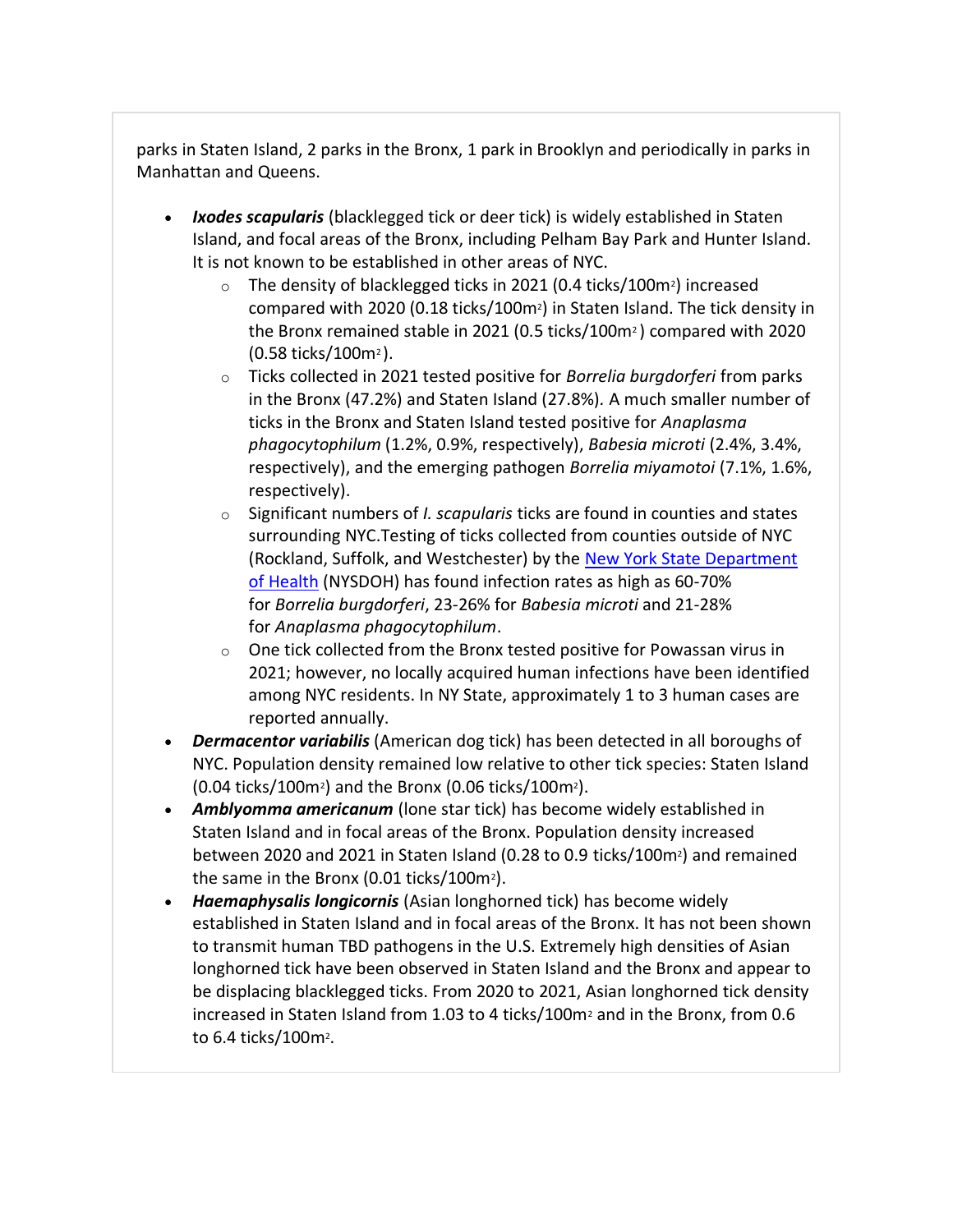• *Amblyomma maculatum* (Gulf Coast tick). Established populations of this tick were found in New York City in 2020. Tick testing detected the presence of *R. parkeri*, which is closely related to *R. rickettsii* and *R. akari*.

### Clinical and Testing Guidelines

Detailed guidance on how to identify, diagnose and treat TBDs is available in reference manuals for health care providers from the [NYC Health Department,](http://go.pardot.com/e/944933/hs-tick-borne-dx-physician-pdf/h8jby/117140482?h=A1zLem2cxLyHEIpmfpoARiVKWDxfyOV3lIvluW83Cm0) the Centers for [Disease Control and Prevention](http://go.pardot.com/e/944933/s-tickbornediseases-index-html/h8jb2/117140482?h=A1zLem2cxLyHEIpmfpoARiVKWDxfyOV3lIvluW83Cm0) (CDC), and from the IDSA practice guidelines for [Lyme](http://go.pardot.com/e/944933/actice-guideline-lyme-disease-/h8jb8/117140482?h=A1zLem2cxLyHEIpmfpoARiVKWDxfyOV3lIvluW83Cm0)  [disease,](http://go.pardot.com/e/944933/actice-guideline-lyme-disease-/h8jb8/117140482?h=A1zLem2cxLyHEIpmfpoARiVKWDxfyOV3lIvluW83Cm0) and [babesiosis](http://go.pardot.com/e/944933/practice-guideline-babesiosis-/h8jbc/117140482?h=A1zLem2cxLyHEIpmfpoARiVKWDxfyOV3lIvluW83Cm0).

| <b>TBD DISEASE</b>                                | PREFERRED METHODS OF DIAGNOSIS                                                                                                                                                                                                                                                                                                                                                                                                                     |
|---------------------------------------------------|----------------------------------------------------------------------------------------------------------------------------------------------------------------------------------------------------------------------------------------------------------------------------------------------------------------------------------------------------------------------------------------------------------------------------------------------------|
| Lyme disease                                      | Erythema migrans (EM); often present before antibodies are detectable<br>$\bullet$<br>Two-step serological testing: Enzyme immunoassay (EIA) followed by<br>$\bullet$<br>Western blot or FDA-cleared second EIA (modified 2-tier test). Overall result<br>is positive if first test is positive or equivocal and Western blot is positive or<br>modified 2-tier test is positive or equivocal.                                                     |
| <b>Babesiosis</b>                                 | Blood smear and polymerase chain reaction (PCR) on whole blood.<br>$\bullet$                                                                                                                                                                                                                                                                                                                                                                       |
| Anaplasmosis<br>and<br>Ehrlichiosis               | PCR on whole blood<br>within the first week<br>of illness<br>Serology<br>demonstrating a<br>four-fold change in<br>IgG by<br>immunofluorescence<br>IgM antibodies are less specific than IgG<br>assay (IFA) among<br>antibodies and more likely to generate false<br>acute and<br>positives. IgM results alone should not be<br>convalescent<br>used for lab diagnosis<br>specimens<br>Antibody titers are frequently negative in the<br>$\bullet$ |
| Spotted fever<br>group<br>rickettsioses<br>(SFGR) | first 7 to 10 days of illness. Acute antibody<br>Serology<br>results cannot be independently relied upon<br>demonstrating a<br>for confirmation<br>four-fold change in<br>IgG by IFA among<br>acute and<br>convalescent<br>specimens<br>PCR performed on<br>whole blood is less<br>sensitive than<br>serology and a                                                                                                                                |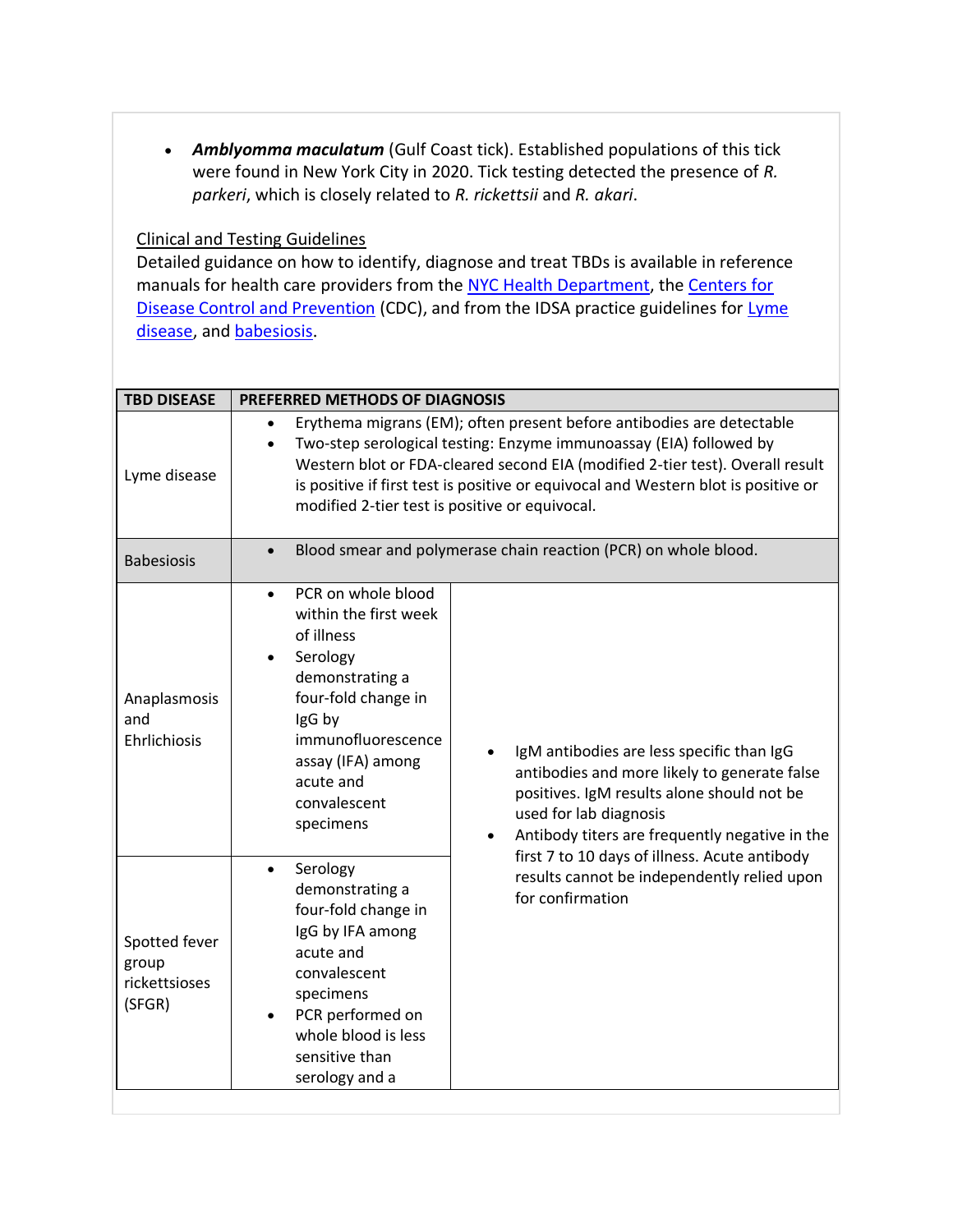|                                     | negative result does<br>not rule out the<br>diagnosis<br>Antibodies to<br>spotted fever group<br>rickettsioses (SFGR)<br>other than RMSF<br>may reflect past<br>exposures to a wide<br>variety of SFGR<br>species, including R.<br>akari<br>PCR of skin biopsy of<br>rash is available at<br>CDC for detection of<br>rickettsial DNA                                                                                     |
|-------------------------------------|--------------------------------------------------------------------------------------------------------------------------------------------------------------------------------------------------------------------------------------------------------------------------------------------------------------------------------------------------------------------------------------------------------------------------|
| Powassan<br>virus disease           | Serum or cerebrospinal fluid: A positive IgM ELISA test should be confirmed<br>$\bullet$<br>by neutralized antibody testing (plaque-reduction neutralization test [PRNT])<br>of serum specimens at a state public health lab or CDC                                                                                                                                                                                      |
| Rare and<br>emerging<br><b>TBDs</b> | Testing for rare or emerging TBDs, particularly viral diseases, may not be<br>$\bullet$<br>available at commercial labs. For diagnostic assistance, call 866-692-3641<br>Borrelia miyamotoi testing is available at several commercial diagnostic labs<br>RMSF antibody tests often cross-react with R. akari and R. parkeri<br>PCR of eschar swab and skin biopsy of rash available for detection of<br>rickettsial DNA |

Testing ticks for pathogens is generally not recommended. Even if a tick tests positive for a pathogen, the tick may not have been attached long enough to transmit the pathogen. Conversely, a negative test result might provide a false sense of security, as a patient might have unknowingly been bitten by a different tick. However, advisee patients to save the tick in a sealed bag or container for species identification and to determine the degree of tick engorgement, which can help determine eligibility for Lyme disease prophylaxis. Patients can kill an unattached live tick by putting it in rubbing alcohol.

### Tick Bite Management and Lyme Disease Prophylaxis

Attached ticks should be removed promptly with fine-tipped tweezers, ensuring that mouthparts have not been left in the skin, as demonstrated in the [NYS DOH tick removal](http://go.pardot.com/e/944933/watch-v-oGrK4ZKUfhQ/h8jc2/117140482?h=A1zLem2cxLyHEIpmfpoARiVKWDxfyOV3lIvluW83Cm0)  [tutorial.](http://go.pardot.com/e/944933/watch-v-oGrK4ZKUfhQ/h8jc2/117140482?h=A1zLem2cxLyHEIpmfpoARiVKWDxfyOV3lIvluW83Cm0) Advise patients to watch for symptoms including fever and rash and consider prescribing prophylaxis to prevent Lyme disease. Guidelines support limited use of a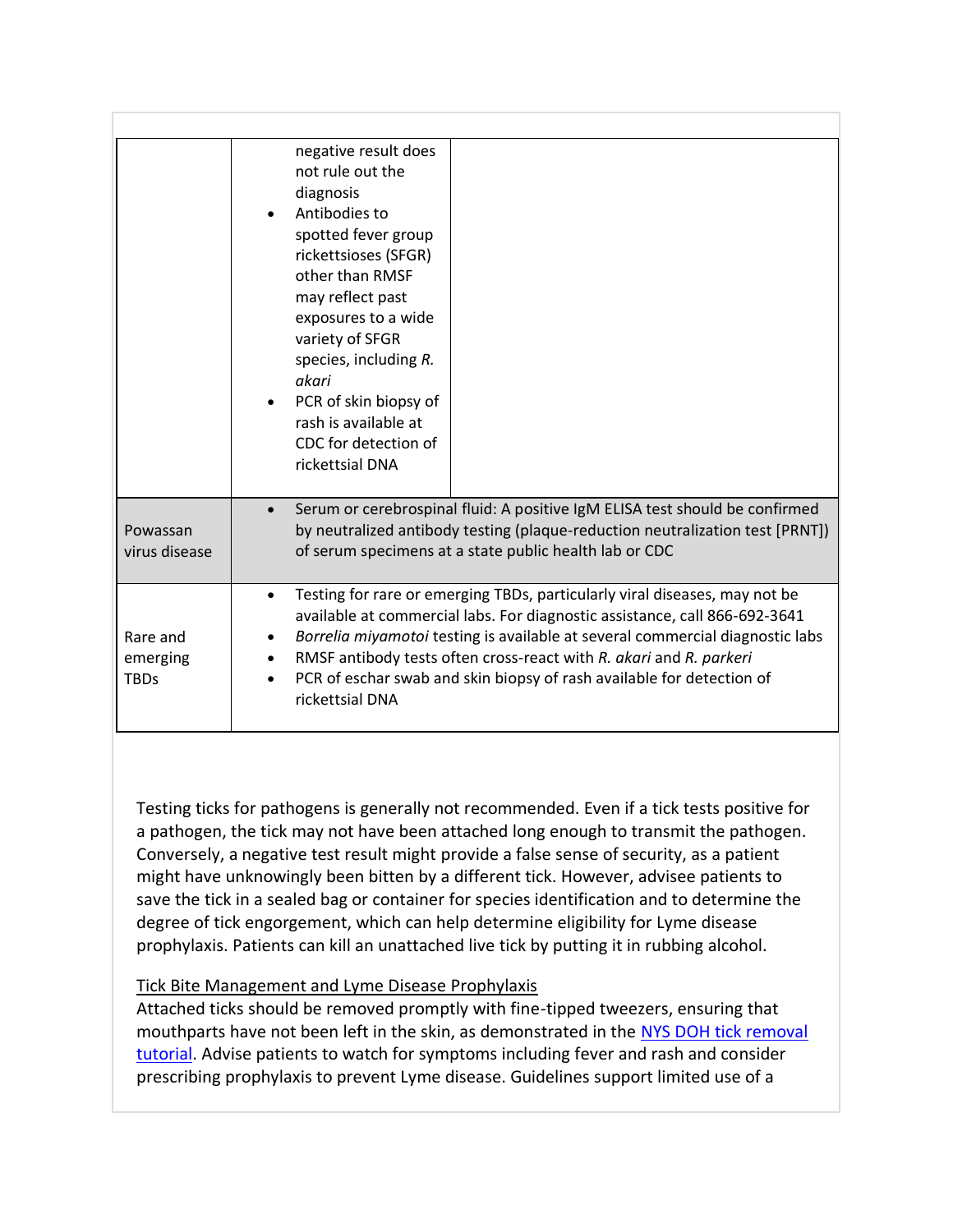single dose of doxycycline for adults (200 mg orally) and children weighing less than 45 kg (4.4 mg/kg orally not to exceed 200 mg) as prophylaxis for Lyme disease when all of the following conditions are met:

- Patient has traveled to a Lyme-endemic region
- Tick has been attached for ≥36 hours, based on engorgement or history
- Prophylaxis can be started within 72 hours of tick removal
- Tick can be reliably identified as *Ixodes scapularis* (blacklegged tick or deer tick)
- Patient does not have any contraindications to receiving doxycycline

See Figure 6 on page e20 of the **(IDSA) [Lyme disease](http://go.pardot.com/e/944933/actice-guideline-lyme-disease-/h8jb8/117140482?h=A1zLem2cxLyHEIpmfpoARiVKWDxfyOV3lIvluW83Cm0)** practice guidelines for visual reference of ticks and tick engorgement.

### Reporting Cases

Commercial and hospital laboratories report all positive laboratory results for diagnostic assays for Lyme disease, babesiosis, SFGR, ehrlichiosis, anaplasmosis, and Powassan virus to the NYC Health Department. Providers are reminded to report suspect cases based on clinical suspicion for Lyme disease in patients with an erythema migrans lesion and for rickettsialpox. Cases of transfusion-associated tickborne diseases must also be reported to the NYSDOH Blood and Tissue Resources Program at 518-485-5341 and your hospital's transfusion service.

Report cases to DOHMH by logging into [Reporting Central](http://go.pardot.com/e/944933/NYCMED-Account-Login/h8jc5/117140482?h=A1zLem2cxLyHEIpmfpoARiVKWDxfyOV3lIvluW83Cm0) via NYCMED (preferred), or [complete the Universal Reporting Form](http://go.pardot.com/e/944933/downloads-pdf-hcp-urf-0803-pdf/h8jc8/117140482?h=A1zLem2cxLyHEIpmfpoARiVKWDxfyOV3lIvluW83Cm0) and mail the form to the NYC Department of Health and Mental Hygiene, 42-09 28th Street, CN-22A, Long Island City, NY 11101, fax to 347-396-2632, or call the Provider Access Line at 1-866-692-3641. Providers who do not already have a NYCMED account can register at the NYCMED link above. Once logged in, [Reporting Central](http://go.pardot.com/e/944933/ing-central-new-user-guide-pdf/h8jcc/117140482?h=A1zLem2cxLyHEIpmfpoARiVKWDxfyOV3lIvluW83Cm0) can be found in the 'My Applications' section. See Reporting Central [New User Guide](http://go.pardot.com/e/944933/ing-central-new-user-guide-pdf/h8jcc/117140482?h=A1zLem2cxLyHEIpmfpoARiVKWDxfyOV3lIvluW83Cm0) .

### Access to Health Care

Ensuring that all New Yorkers have access to health care when they need it is a top priority of the NYC Health department. Refer your patients to get free enrollment assistance to sign up for low- or no-cost health insurance, by having them call 311, text CoveredNYC (SeguroNYC for Spanish) to 877877, or visit the GetCoveredNYC webpage at [nyc.gov/getcoverednyc.](http://nyc.gov/getcoverednyc) To connect with a Health Department Certified Application Counselor, visit [nyc.gov/health/healthcoverage.](http://nyc.gov/health/healthcoverage)

### **FIGURE 1. Tickborne Diseases in New York City Residents by Year of Diagnosis**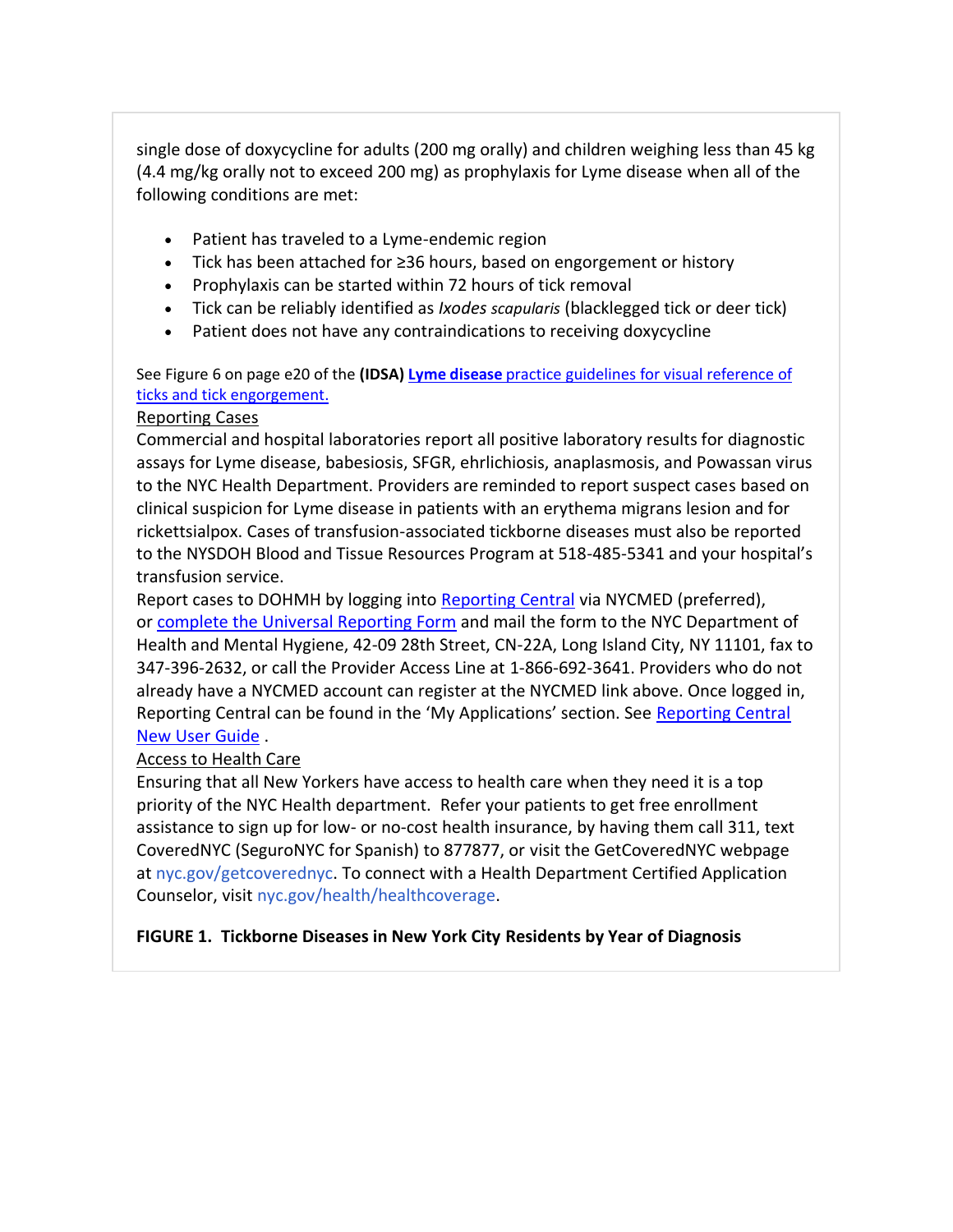

\*Probable added to Lyme disease case definition in 2008: Physician diagnosis with positive lab results and no erythema migrans or late manifestations

## **TABLES 1-6. Number of NYC Confirmed and Probable Tickborne Disease Cases by Borough and Year**

Minor variations in data presented here, and that presented elsewhere (including other publications of the NYC Department of Health and Mental Hygiene) may be due to several factors, including reporting delays, census data availability, corrections, and dataprocessing refinements (for example, the removal of duplicate reports).

### **Blacklegged Tick Associated Diseases**

| 1. Anaplasmosis |  |
|-----------------|--|
|                 |  |

|                  | 2011 | 2012 | 2013 | 2014 | 2015 | 2016 | 2017           | 2018 | 2019 | 2020 | 2021 |
|------------------|------|------|------|------|------|------|----------------|------|------|------|------|
| <b>Bronx</b>     | 0    | 0    |      | 2    | 0    |      | 4              | 2    | 5    | 1    | 11   |
| Brooklyn         | 6    | 6    | 2    |      | 9    | 5    | 14             | 12   | 20   | 38   | 21   |
| Manhattan        | 28   | 12   | 19   | 19   | 43   | 29   | 62             | 40   | 61   | 58   | 72   |
| Queens           | 2    | 0    | 1    | 4    | 4    | 6    | $\overline{2}$ | 8    | 5    | 7    | 19   |
| Staten<br>Island | 0    | 1    | 0    | 0    | 0    | 0    | $\mathfrak z$  | 3    | 2    | 2    |      |
| Total            | 36   | 19   | 23   | 32   | 56   | 41   | 84             | 65   | 93   | 106  | 125  |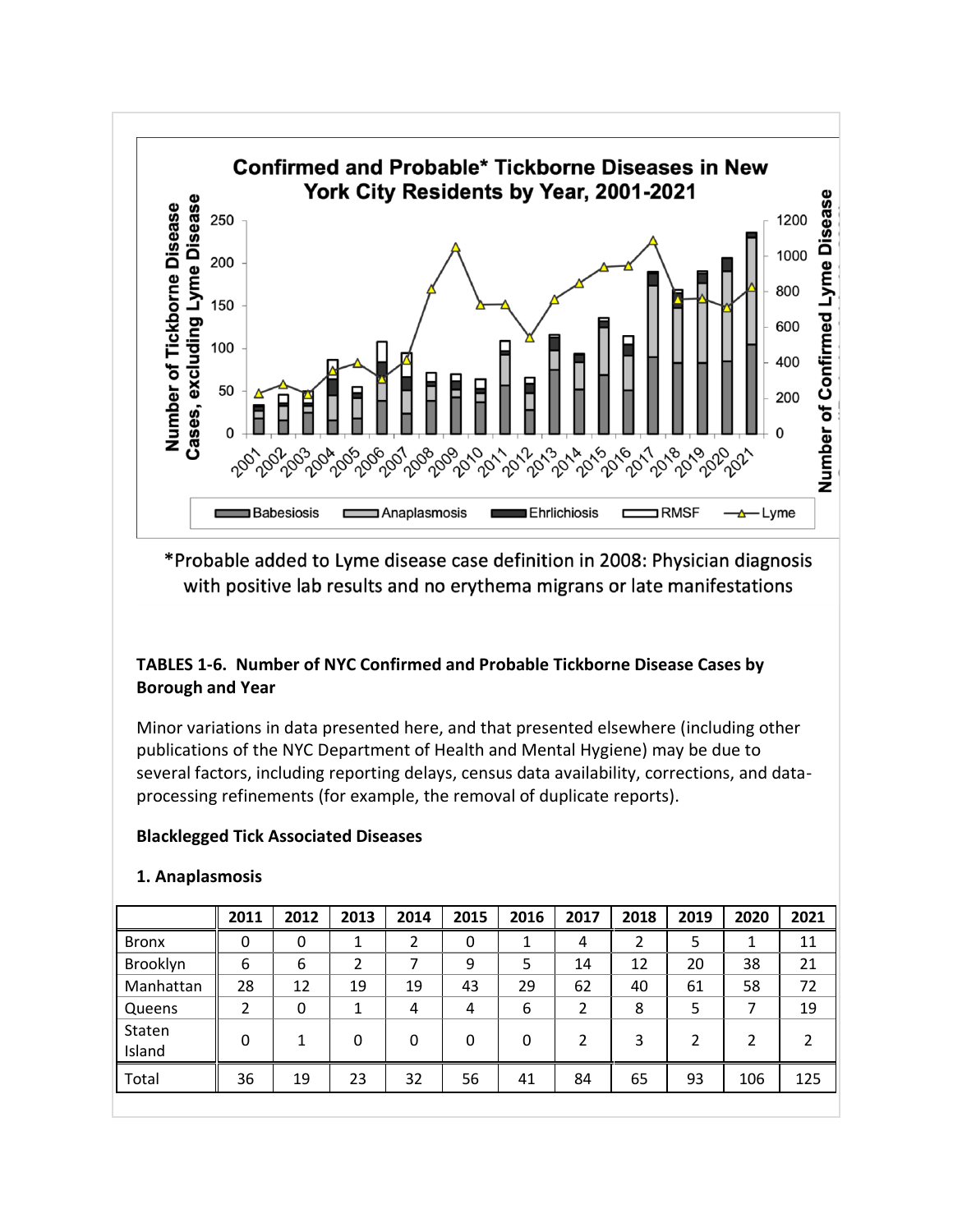### **2. Babesiosis**

|              | 2011 | 2012 | 2013 | 2014 | 2015 | 2016 | 2017 | 2018 | 2019 | 2020 | 2021 |
|--------------|------|------|------|------|------|------|------|------|------|------|------|
| <b>Bronx</b> | 4    |      | 12   |      | 4    | 5    | 12   | 10   |      | 2    | 11   |
| Brooklyn     | 10   | 5    | 5    | 6    | 8    | 9    | 19   | 11   | 13   | 12   | 14   |
| Manhattan    | 28   | 16   | 45   | 24   | 39   | 23   | 41   | 38   | 41   | 49   | 55   |
| Queens       | 14   | 6    | 12   | 12   | 16   | 11   | 10   | 11   | 14   | 11   | 16   |
| Staten       | 1    | 0    | 1    | 1    | 2    | 3    | 8    | 13   | 8    | 11   | 6    |
| Island       |      |      |      |      |      |      |      |      |      |      |      |
| Total        | 57   | 28   | 75   | 50   | 69   | 51   | 90   | 83   | 83   | 85   | 102  |

### **3. Lyme Disease**

|              | 2011 | 2012 | 2013 | 2014 | 2015 | 2016 | 2017 | 2018 | 2019 | 2020 | 2021 |
|--------------|------|------|------|------|------|------|------|------|------|------|------|
| <b>Bronx</b> | 40   | 33   | 48   | 49   | 46   | 51   | 47   | 34   | 25   | 23   | 31   |
| Brooklyn     | 181  | 125  | 253  | 285  | 335  | 322  | 384  | 283  | 284  | 285  | 340  |
| Manhattan    | 352  | 264  | 313  | 338  | 327  | 322  | 385  | 267  | 290  | 242  | 284  |
| Queens       | 117  | 89   | 107  | 104  | 116  | 128  | 150  | 87   | 112  | 114  | 114  |
| Staten       | 45   | 34   | 41   | 76   | 121  | 123  | 124  | 87   | 53   | 48   | 57   |
| Island       |      |      |      |      |      |      |      |      |      |      |      |
| <b>Total</b> | 735  | 545  | 762  | 852  | 945  | 946  | 1090 | 758  | 764  | 712  | 826  |

## **3a. Lyme Disease erythema migrans study: Cases by travel history\***

|                     |                  | 2015       |                         | 2016       |                         | 2017              |                  | 2018       |                  | 2019              |                  | 2020              | 2021             |            |
|---------------------|------------------|------------|-------------------------|------------|-------------------------|-------------------|------------------|------------|------------------|-------------------|------------------|-------------------|------------------|------------|
|                     | No<br>trav<br>el | Trav<br>el | <b>No</b><br>trav<br>el | Trav<br>el | <b>No</b><br>trav<br>el | <b>Trav</b><br>el | No<br>trav<br>el | Trav<br>el | No<br>trav<br>el | <b>Trav</b><br>el | No<br>trav<br>el | <b>Trav</b><br>el | No<br>trav<br>el | Trav<br>el |
| <b>Bronx</b>        | 5                | 12         | 0                       | 6          | $\overline{2}$          | 8                 | $\mathbf{1}$     | 6          | 1                | 1                 | 0                | 2                 | 0                | 5          |
| <b>Brook</b><br>lyn | 5                | 98         | 3                       | 79         | 0                       | 101               | 1                | 47         | 1                | 62                | 3                | 37                | 1                | 56         |
| Quee<br>ns          | 2                | 34         | 3                       | 24         | 3                       | 31                | 0                | 11         | 4                | 25                | $\overline{2}$   | 18                | 4                | 19         |
| St.<br>Island       | 24               | 15         | 25                      | 21         | 13                      | 15                | 9                | 5          | 8                | 4                 | 7                | 1                 | 5                | 5          |
| <b>Total</b>        | 36               | 159        | 31                      | 130        | 18                      | 155               | 11               | 69         | 14               | 92                | 12               | 58                | 10               | 85         |

\*Residents of outer boroughs diagnosed with erythema migrans (EM) Apr. 1-Oct. 31 interviewed about travel during 3-30-day incubation period prior to EM onset. Manhattan residents excluded because previous study showed 97% traveled and borough has fewer potential blacklegged tick habitats.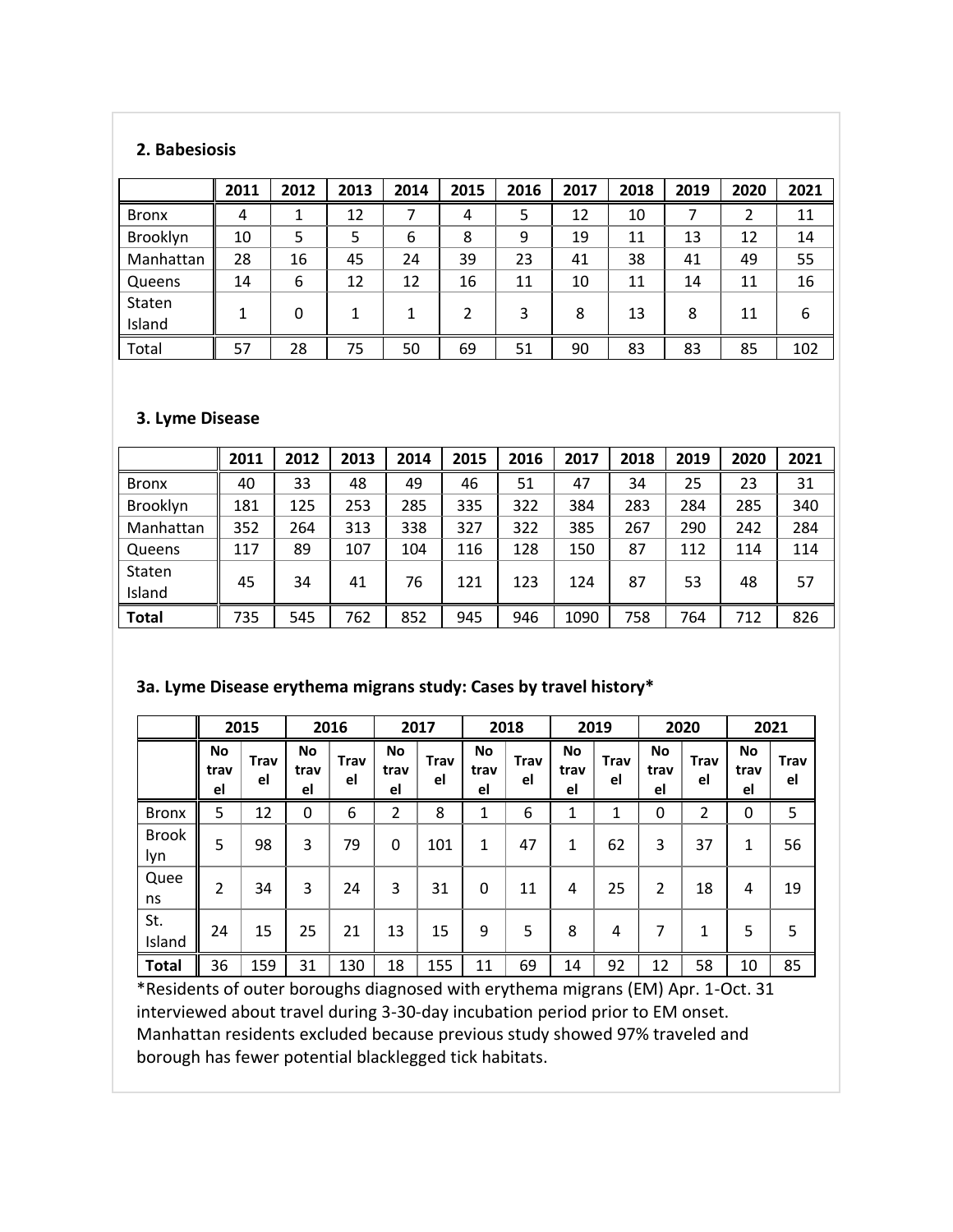# **Lone Star Tick Associated Diseases**

#### **4. Ehrlichiosis**

|               | 2011 | 2012 | 2013 | 2014 | 2015 | 2016 | 2017 | 2018 | 2019 | 2020 | 2021 |
|---------------|------|------|------|------|------|------|------|------|------|------|------|
| <b>Bronx</b>  | 0    | 0    |      |      | 0    | 0    |      |      |      | 0    |      |
| Brooklyn      | 0    |      |      |      | 2    | 3    | 0    |      |      |      |      |
| Manhattan     | 3    | 9    | 13   |      | 4    | 10   | 11   | q    |      | 9    |      |
| Queens        | 1    |      |      |      | 0    |      |      |      |      |      |      |
| Staten Island | 0    | 0    |      |      |      | 0    |      |      |      | 3    |      |
| Total         | 4    | 11   | 15   | 9    |      | 14   | 14   | 17   | 12   | 15   |      |

## **American Dog Tick Associated Diseases**

# **5. Rocky Mountain spotted fever**

|               | 2011 | 2012 | 2013 | 2014 | 2015 | 2016 | 2017 | 2018 | 2019 | 2020 | 2021 |
|---------------|------|------|------|------|------|------|------|------|------|------|------|
| <b>Bronx</b>  | 3    |      | 0    | 0    | 0    | 0    |      |      | 0    | 0    |      |
| Brooklyn      | 3    |      | 0    |      | 3    |      |      |      |      | 0    |      |
| Manhattan     | 4    |      | 0    | 0    |      | 5    |      |      |      | 0    |      |
| Queens        |      |      | 0    | 0    | 0    | 0    |      |      | 0    | 0    |      |
| Staten Island |      |      | 0    | 0    | 0    | 3    |      |      | 0    | 0    |      |
| Total         | 12   |      | O    |      | 4    | 10   |      |      |      | O    |      |

### **Other**

# **6. Rickettsialpox**

|                  | 2011     | 2012 | 2013     | 2014         | 2015 | 2016 | 2017     | 2018 | 2019        | 2020 | 2021 |
|------------------|----------|------|----------|--------------|------|------|----------|------|-------------|------|------|
| <b>Bronx</b>     | 12       | 3    | 9        | 4            | 5    | 5    | 3        | 3    | 0           | 0    | 0    |
| Brooklyn         | 1        | 4    | 1        | $\mathbf{0}$ | 1    |      | 0        | 1    | $\mathbf 0$ | 0    |      |
| Manhattan        | 6        | 4    | 5        | 1            | 4    |      | 5        | 2    | 0           | 0    | າ    |
| Queens           | 0        | 2    | 0        | 0            |      |      |          | 1    | 1           | 0    |      |
| Staten<br>Island | $\Omega$ | 0    | $\Omega$ | 0            | 0    | O    | $\Omega$ | 0    | $\Omega$    | 0    |      |
| Total            | 19       | 13   | 15       | 5            | 11   | 8    | 9        |      |             | 0    |      |